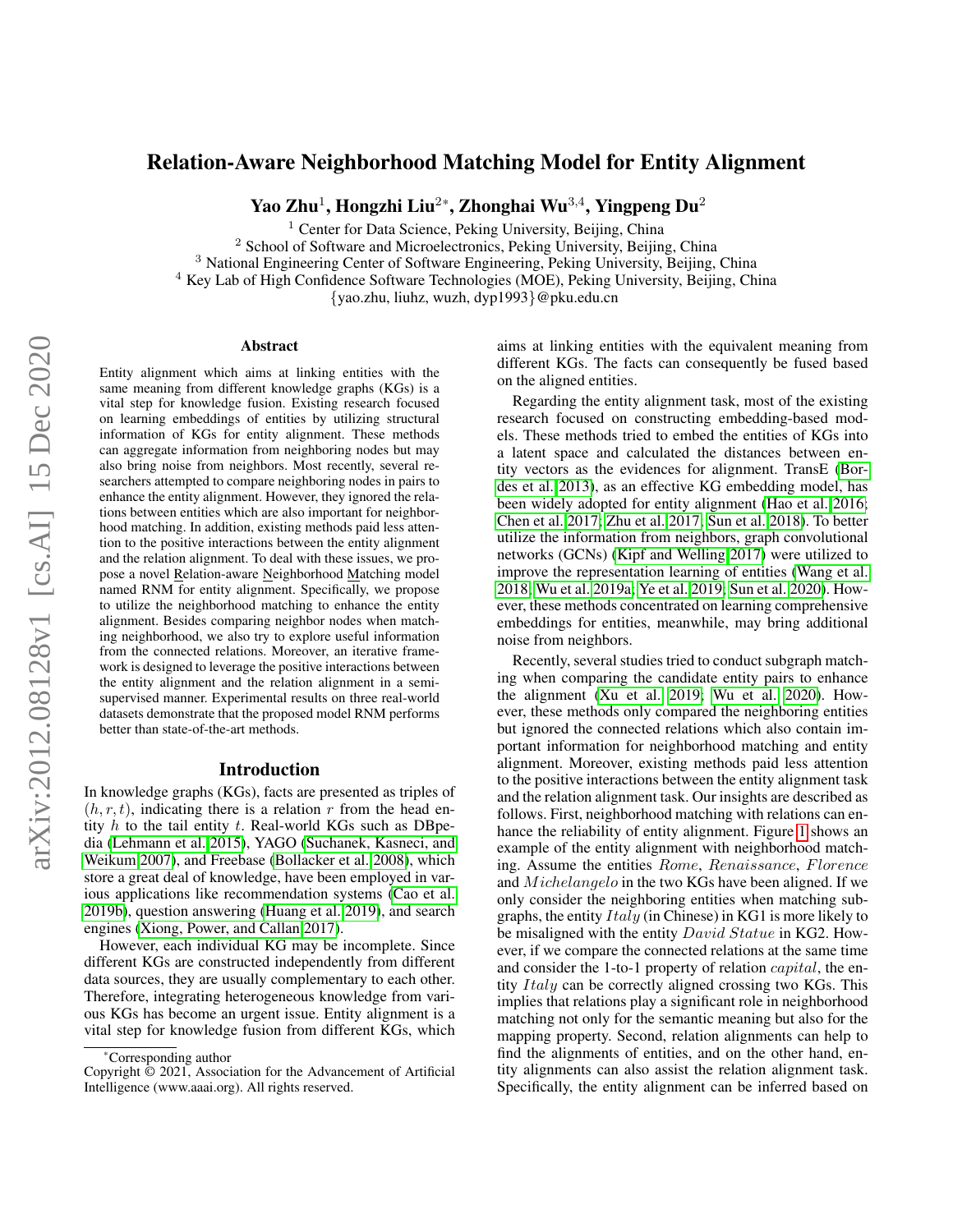<span id="page-1-0"></span>

Figure 1: An example to illustrate the importance of relations when matching neighborhood. The upper part of the figure is a subgraph of KG1 (in Chinese), while the lower parts are two subgraphs of KG2 (in English). Assume the entities Rome, Renaissance, Florence and Michelangelo in the two KGs have been aligned. The entity *Italy* in KG1 is more likely to be misaligned with the entity David Statue in KG2 with consideration of the neighbor entities while ignoring the connected relations. However, the two Italy entities in different KGs can be correctly aligned by matching both the relation (Capital) and the neighbor (Rome).

the neighboring entities and the linking relations, while the relation alignment can be inferred from the connected head and tail entities. Thus, it is reasonable to implement both entity alignment and relation alignment in a unified framework.

Therefore, in this paper, we propose a novel Relationaware Neighborhood Matching model named RNM for entity alignment. Besides comparing neighboring entities when matching subgraphs, we also exploit the semantic information and mapping properties from linking relations for entity alignment. The semantic information of relations helps us with the relation matching in neighborhood, while mapping properties of relations provide the probability of alignment. Moreover, we design an iterative framework to unify the entity alignment and the relation alignment, in which the two tasks can reinforce each other in a semisupervised manner. Experimental results on three real-world datasets show that RNM significantly outperforms several state-of-the-art methods.

The remainder of this paper is organized as follows. First, we discuss the related work and introduce the problem definition in the following two sections. Then, we describe the proposed model in detail. After that, experimental settings and empirical evaluation results are presented. Finally, we conclude the paper and point out some future work.

#### Related Work

Most of the existing entity alignment methods focused on embedding entities from different KGs into the same latent space and measured the alignment by calculating the distance between entity embeddings. TransE [\(Bordes et al.](#page-7-6) [2013\)](#page-7-6), as one of the most practical models for KG embedding, has been adopted for entity alignment. MTransE [\(Chen](#page-7-8) [et al. 2017\)](#page-7-8) utilized TransE model to learn entity embeddings for two KGs separately and designed a space transformation mechanism for the alignment. Instead of training embeddings separately for different KGs, IPTransE [\(Zhu et al.](#page-7-9) [2017\)](#page-7-9) employed a path-based TransE model to train the joint knowledge embeddings and proposed an iterative strategy to expand seed alignments. After that, for better iteration, BootEA [\(Sun et al. 2018\)](#page-7-10) designed a bootstrapping alignment model based on translational embedding learning, and used constraints to reduce the error accumulation when iterating.

Since graph convolutional networks (GCNs) [\(Kipf and](#page-7-11) [Welling 2017\)](#page-7-11) have achieved remarkable progress in graph learning, some work tried to apply GCNs to entity alignment for better representation learning. [Wang et al.](#page-7-12) [\(2018\)](#page-7-12) proposed a GCN-Align model for entity alignment which trained GCNs to embed entities of each KG into a unified vector space. After that, relations were taken into account for entity alignment. HGCN [\(Wu et al. 2019b\)](#page-7-18) jointly learned both entity and relation representations via a GCNbased framework and RDGCN [\(Wu et al. 2019a\)](#page-7-13) constructed a dual relation graph for embedding learning. Moreover, AliNet [\(Sun et al. 2020\)](#page-7-15) improved GCNs by aggregating multi-hop neighborhood with gated strategy and attention mechanism. These methods tried to make use of the structural and neighborhood information to learn better representations of entities. However, they may also bring in some noise from neighbors, which could degrade the performance of alignment.

More recently, some researchers attempted to employ subgraph matching for better entity alignments. [Xu et al.](#page-7-16) [\(2019\)](#page-7-16) formulated the KG-alignment task as a graph matching problem by introducing a local sub-graph for each entity. NMN [\(Wu et al. 2020\)](#page-7-17) was a cross-graph neighborhood matching model which jointly encoded the difference of neighborhood for entity pairs. However, these methods only took the neighboring entities for comparison but ignored the connected relations which are also important for subgraph matching. Thus, in this paper, we propose a novel relationaware neighborhood matching model which explores the semantic information and mapping properties of relations when conducting subgraph matching. Moreover, entities and relations are iteratively aligned in our model to make these two tasks reinforce each other.

## Problem Definition

The entity alignment and the relation alignment are two related tasks for knowledge fusion.

Formally, a KG can be denoted as  $G = (E, R, T)$ , where  $E, R$ , and  $T$  are the sets of entities, relations, and triples, respectively. Given two heterogeneous KGs to be fused, which are  $G_1 = (E_1, R_1, T_1)$  and  $G_2 = (E_2, R_2, T_2)$ , we assume there is a set of pre-aligned entity pairs between the two KGs, which is defined as  $\mathbb{L} = \{(e_1, e_2) | e_1 \in E_1, e_2 \in$  $E_2, e_1$  equals to  $e_2$ .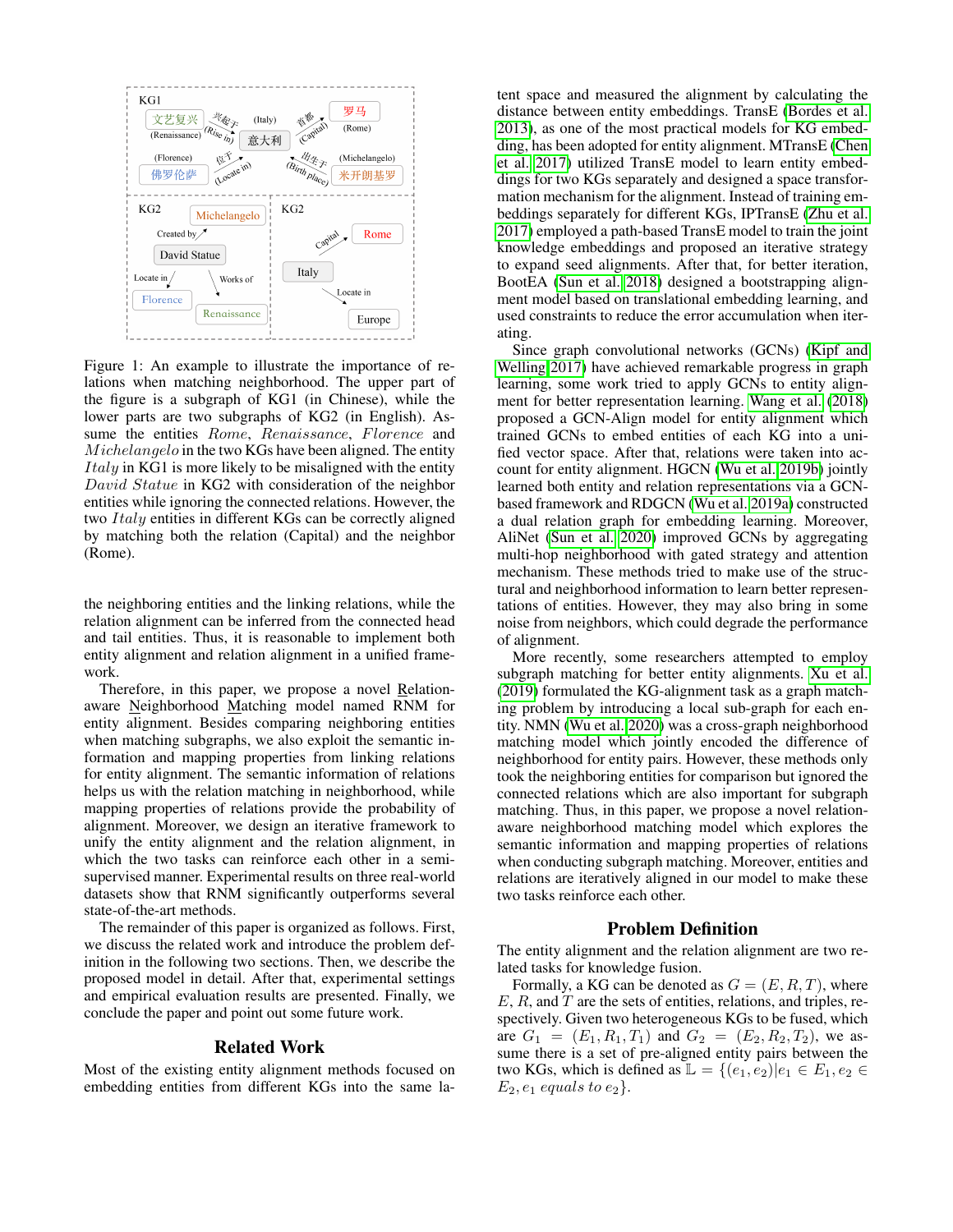<span id="page-2-0"></span>

Figure 2: Overall architecture of the proposed model RNM. Assume that there are m entities in  $KG_1$ , n entities in  $KG_2$ , p relations in  $KG_1$ , and q relations in  $KG_2$ .

For the entity alignment task, our goal is to find out the remaining equivalent entity pairs. For the relation alignment task, our goal is to find out the relation pairs with the same meaning from the two given KGs. Note that the relation alignment is an unsupervised task in this paper.

## Proposed Model

In this section, we will first give an overview of the proposed model RNM. After that, components of the model will be described in detail, which are embedding learning for entities and relations, relation-aware neighborhood matching for entity pairs, and entity-aware matching for relation pairs. Finally, we will present the iterative strategy and some implementation details of RNM.

#### Overview of RNM

Figure [2](#page-2-0) illustrates the overall architecture of the proposed model RNM. First, given two KGs and a set of seed alignments of entities, we jointly learn the embeddings of entities and relations using GCNs with a TransE-like regularizer. After that, we iteratively align the entities and relations in a semi-supervised manner. In each iteration, we utilize the graph structure information to determine new matching pairs of entities and relations by a relation-aware neighborhood matching module and a entity-aware entity matching module, respectively.

### Embedding Learning for Entity and Relation

To align the entities of two KGs, we embed them into the same latent space to make them comparable. Similarly, we embed the relations of the two KGs into the same latent space for relation alignment. To explore the interactions between entities and relations in the KG, we propose to jointly learn the embeddings of entities and relations.

Entity Embedding Given two KGs and a set of seed alignments of entities, we utilize GCNs to embed all the entities of the two KGs into the same latent space with consideration of the structure information of the two KGs. Following [\(Xu et al. 2019;](#page-7-16) [Wu et al. 2020\)](#page-7-17), we initialize the entity representations with the pre-trained word embeddings which can provide useful semantic information of entities. Moreover, we adopt the highway strategy [\(Srivastava, Greff,](#page-7-19) [and Schmidhuber 2015\)](#page-7-19) to control the noise in the propagation procedure of GCNs with multiple layers.

We take the outputs of GCN stated above as the embeddings of entities, and define the final representations of all entities as  $\tilde{\bm{X}}=\{\tilde{\bm{x}}_1,\tilde{\bm{x}}_2,\cdots \tilde{\bm{x}}_n|\tilde{\bm{x}}_i\in\mathbb{R}^{\tilde{d}}\},$  where  $\tilde{d}$  denotes the dimension of entity embeddings and  $n$  denotes the number of entities. For an entity pair  $(e_i, e'_j)$  where  $e_i \in E_1$  and  $e'_{j} \in E_{2}$ , we define the distance between them as

$$
d(e_i, e'_j) = ||\tilde{x}_{e_i} - \tilde{x}_{e'_j}||_1,
$$
 (1)

where  $||\cdot||_1$  denotes the 1-norm measure for vectors. Smaller  $d(e_i, e'_j)$  indicates the higher probability of alignment between the two entities  $e_i$  and  $e'_j$ .

To embed the entities of two KGs into the same latent space, we take the seed alignments as training data and design a margin-based loss function for entity alignment as follows,

<span id="page-2-1"></span>
$$
L_E = \sum_{(p,q)\in \mathbb{L}} \sum_{(p',q')\in \mathbb{L}'} max\{0, d(p,q) - d(p',q') + \gamma\}, (2)
$$

where  $\mathbb L$  denotes the set of pre-aligned entity pairs,  $\mathbb L'$  is a set of negative alignments upon nearest neighbor sampling [\(Wu et al. 2020\)](#page-7-17), and  $\gamma > 0$  denotes the margin. The loss function assumes that the distance between aligned entity pairs should be close to zero, while the distance between negative samples should be as far as possible.

Relation Embedding In the KG, facts are encoded as triples, i.e.,  $(h, r, t)$ , where h denotes the head entity, t denotes the tail entity, and  $r$  denotes the relation from  $h$  to  $t$ . Therefore, the meaning of a relation is associated with its two connected entities. To leverage the information of connected entities, we utilize the embeddings of head entities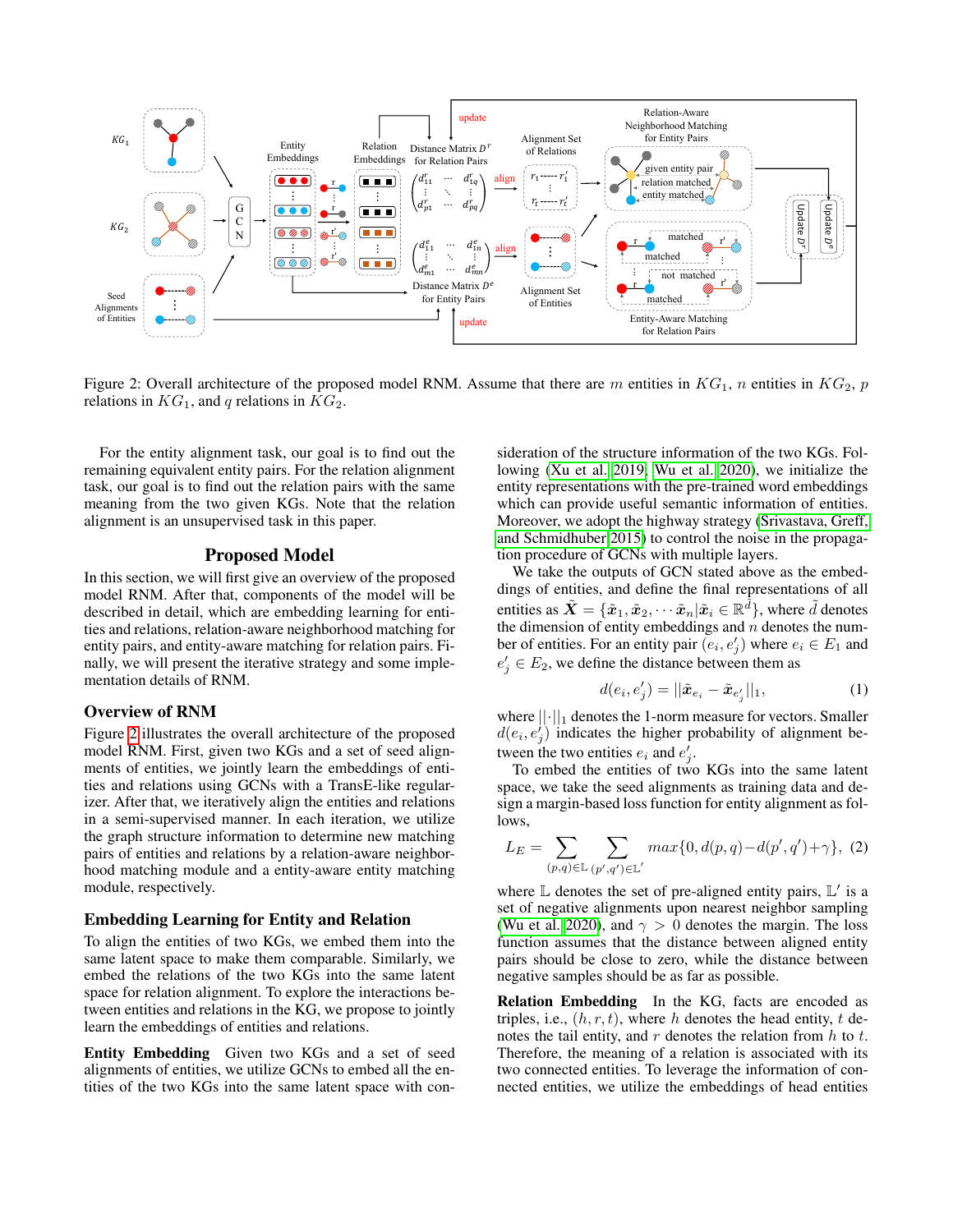and tail entities learned from GCNs to represent relations in the KG, which can be written as follows,

$$
\boldsymbol{r} = concat[\boldsymbol{g}_r^h, \boldsymbol{g}_r^t],\tag{3}
$$

where  $r \in \mathbb{R}^{2\tilde{d}}$  denotes the embedding of the relation  $r \in$  $R_1 \cup R_2$ , concat means the operation of concatenation, and  $\bm{g}_r^h$  and  $\bm{g}_r^t$  denote the average embeddings of all distinct head entities and tail entities for r, respectively.

Moreover, to further explore the translational information for relations based on triples, inspired by TransE [\(Bordes](#page-7-6) [et al. 2013\)](#page-7-6), we design a regularizer as follows,

$$
\Omega_R = \sum_{(h,r,t) \in T_1 \cup T_2} ||h + W_R r - t||_1, \tag{4}
$$

where  $T_1$  and  $T_2$  denote the sets of triples for two given KGs  $G_1$  and  $G_2$ , respectively.  $\boldsymbol{W}_R \in \mathbb{R}^{\tilde{d} \times 2 \tilde{d}}$  denotes the transformation matrix from the latent relation space to latent entity space, which is the model parameter to be learned.

**Objective function** To jointly learn the embeddings of entities and relations, we formulate the objective function as follows,

<span id="page-3-2"></span>
$$
L = L_E + \lambda \cdot \Omega_R,\tag{5}
$$

where  $\lambda$  is a trade-off coefficient to balance the loss of entity alignment and the loss of regularizer with consideration of the embeddings of relations. Our goal is to minimize the function above after the pre-training of entity embeddings. In addition, we utilize Adam [\(Kingma and Ba 2015\)](#page-7-20) for the objective optimization.

## Relation-Aware Neighborhood Matching

GCNs aim to aggregate information from neighboring nodes but may also bring some additional noise from neighbors. To reduce the impact of these noise, we propose a relationaware neighborhood matching model to compare entity pairs. We assume that if two entities from different KGs have been aligned, then with the relation of the same meaning, the alignment probability of two pointing tail entities can be inferred according to the mapping property of the relation. For instance, 1-to-1 relation can provide the exact alignment while 1-to-N relation can only show the probability of  $1/N$ .

For each candidate entity pair  $(e_i, e'_j)$  where  $e_i \in G_1$  and  $e'_{j} \in G_2$ , besides comparing their one-hop neighbor entities in pairs, we also consider the comparison between connected relations. Specifically, let  $\mathcal{N}_{e_i}$  be the set of one-step neighbor entities of  $e_i$  in  $G_1$ , and  $\mathcal{N}_{e'_j}$  be the set of one-step neighbor entities of  $e'_{j}$  in  $G_{2}$ . For neighborhood matching with respect to  $e_i$  and  $e'_j$ , we compare all the entity pairs and the connected relation pairs in  $C_{ij}^e = \{(n_1, n_2), (r_1, r_2) | n_1 \in$  $\mathcal{N}_{e_i}, n_2 \in \mathcal{N}_{e'_j}, (e_i, r_1, n_1) \in \overline{T}_1, (e'_j, r_2, n_2) \in T_2$ }, where  $T_1$  and  $T_2$  are the sets of triples for the two KGs, respectively. After that, we focus on the matched neighbors with matched relations which are vital for entity alignment. Thus, the matched set  $M_{ij}^e$  is defined as the subset of  $C_{ij}^e$ , in which the elements satisfy  $(n_1, n_2) \in \mathbb{L}_e$  and  $(r_1, r_2) \in \mathbb{L}_r$ , where  $\mathbb{L}_e$  denotes the alignment set of entities and  $\mathbb{L}_r$  denotes the alignment set of relations.

Moreover, mapping properties of connected relations are also important for entity alignment. Thus, for each matched case in  $M_{ij}^e$ , we will compute the alignment probability based on  $r_1$ ,  $r_2$  and  $n_1$ ,  $n_2$ , which can be written as follows,

<span id="page-3-3"></span>
$$
P(r_1, r_2, n_1, n_2) = P(r_1, n_1) \cdot P(r_2, n_2)
$$
 (6)

where

$$
P(r_1, n_1) = \frac{1}{|\{e|(e, r_1, n_1) \in T_1\}|}
$$
(7)

and

$$
P(r_2, n_2) = \frac{1}{|\{e|(e, r_2, n_2) \in T_2\}|}.
$$
 (8)

 $P(r_1, n_1)$  and  $P(r_2, n_2)$  denote the mapping probability with respect to the corresponding relation and neighbor entity, respectively. Thus, we can update the distance between two entities as follows,

<span id="page-3-0"></span>
$$
d_{ij}^{e} = ||\tilde{\boldsymbol{x}}_{e_i} - \tilde{\boldsymbol{x}}_{e'_j}||_1 - \lambda_e \cdot \frac{\sum_{M_{ij}^{e}} P(r_1, r_2, n_1, n_2)}{|\mathcal{N}_{e_i}| + |\mathcal{N}_{e'_j}|}, \quad (9)
$$

where  $\lambda_e$  is a hyper-parameter to control the tradeoff between the embedding distance and the matching score. Greater matching score indicates the higher probability of alignment for the candidate entity pair.

## Entity-Aware Relation Matching

For two relations from different KGs, we assume that the more alignments of head entities and tail entities are at the same time in their associated triples, the more likely the two relations are with the same meaning. For a relation  $r$ , we define  $S_r = \{(h, t) | (h, r, t) \in T\}$  as the set of its related entity pairs, where  $T$  denotes the set of triples in the given KG. Thus, given a candidate relation pair  $(r_i, r_j')$  where  $r_i$ from  $G_1$  and  $r'_j$  from  $G_2$ , we first form the corresponding entity pair sets  $S_{r_i}$  and  $S_{r'_j}$ . Then, we compare all entity pairs in  $C_{ij}^r = \{(h_1, h_2), (t_1, t_2) | (h_1, t_1) \in S_{r_i}, (h_2, t_2) \in$  $S_{r'_{j}}$  and define the matching set  $M_{ij}^{r}$  as the subset of  $C_{ij}^{r}$ where elements meet the conditions of  $(h_1, h_2) \in \mathbb{L}_e$  and  $(t_1, t_2) \in \mathbb{L}_e$ . Therefore, the distance between the relation pair  $(r_i, r'_j)$  can be updated as follows,

<span id="page-3-1"></span>
$$
d_{ij}^r = ||\mathbf{r}_i - \mathbf{r}'_j||_1 - \lambda_r \cdot \frac{|M_{ij}^r|}{|S_{r_i}| + |S_{r'_j}|},\tag{10}
$$

where  $\lambda_r$  is a tradeoff coefficient. Similar as the distance measure for the entity pairs, we consider both the embedding distance and the matching score for relation pairs.

#### Iterative Strategy and Implementation Details

To make use of the positive interactions between the entity alignment task and the relation alignment task, we design a semi-supervised framework in which the entity alignment and the relation alignment can enhance each other iteratively. Let  $D^e \in \mathbb{R}^{|E_1| \times |E_2|}$  denote the distance matrix for entity pairs from  $KG_1$  to  $KG_2$ , and  $D^r \in \mathbb{R}^{|R_1| \times |R_2|}$ denote the distance matrix for relation pairs from  $KG_1$  to  $KG<sub>2</sub>$ . Algorithm [1](#page-4-0) presents the iterative strategy of RNM.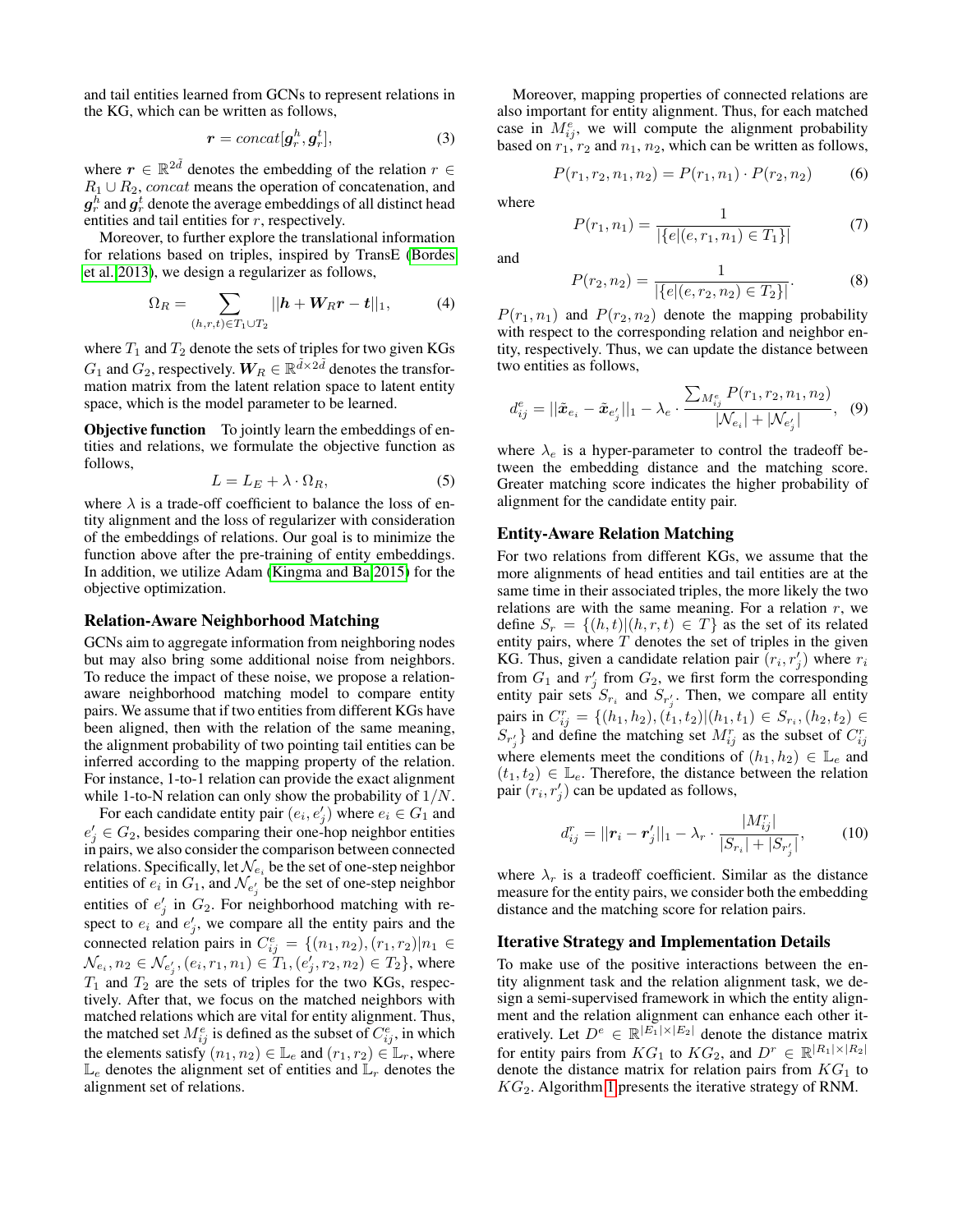The initialization of  $D^e$  is defined as follows with the learned embeddings of entities,

<span id="page-4-1"></span>
$$
d_{ij}^{e} = \begin{cases} 0 & (e_i, e'_j) \in \mathbb{L} \\ \infty & (e_i, e'_k) \in \mathbb{L} \land j \neq k, \quad (11) \\ ||\tilde{\boldsymbol{x}}_{e_i} - \tilde{\boldsymbol{x}}_{e'_j}||_1 & otherwise \end{cases}
$$

and the initialization of  $D<sup>r</sup>$  can be written as follows with the learned embeddings of relations,

<span id="page-4-2"></span>
$$
d_{ij}^r = ||\mathbf{r}_i - \mathbf{r}'_j||_1.
$$
 (12)

#### <span id="page-4-0"></span>Algorithm 1 Iterative Strategy of RNM

- **Input:** Entity embeddings  $\{\tilde{x}_i\}$ , relation embeddings  $\{r_i\}$ , seed alignments of entities L, maximum number of iterations T.
- **Output:**  $D^e$  (distance matrix of entities) and  $D^r$  (distance matrix of relations).
- 1: Initialize  $D^e$  using Eq. [\(11\)](#page-4-1);
- 2: Initialize  $D<sup>r</sup>$  using Eq. [\(12\)](#page-4-2);
- 3: repeat
- 4: Update alignment sets according to Algorithm [2;](#page-4-3)
- 5: Update  $D^e$  using Eq. [\(9\)](#page-3-0) with the consideration of
- relation-aware neighborhood matching; 6: Update  $D<sup>r</sup>$  using Eq. [\(10\)](#page-3-1) with the consideration of entity-aware matching;
- 7: until  $D^e$ ,  $D^r$  are converged or the iteration reaches  $T$
- 8: return  $D^e$ ,  $D^r$

 $D^e$  and  $D^r$  can be utilized for alignment ranking or alignment set generation. The method for generating or updating the alignment sets is shown in Algorithm [2.](#page-4-3)

## <span id="page-4-3"></span>Algorithm 2 Update Alignment Sets

- **Input:**  $D^e$  (distance matrix of entities),  $D^r$  (distance matrix of relations), distance threshold  $\delta_e$  and  $\delta_r$
- **Output:**  $\mathbb{L}_{e}$  (alignment set of entities),  $\mathbb{L}_{r}$  (alignment set of relations).
- 1: Initialize  $\mathbb{L}_e \leftarrow \emptyset$ ,  $\mathbb{L}_r \leftarrow \emptyset$ ;
- 2: for each entity  $e_i$  in  $KG_1$  do
- 3:  $j = \arg \min_j d_{ij}^e$  // find the nearest entity in  $KG_2$
- 4: if  $d_{ij}^e < \delta_e$  then
- 5:  $\mathbb{L}_e \leftarrow \mathbb{L}_e \cup (e_i, e'_j)$
- 6: end if
- 7: end for
- 8: for each relation  $r_i$  in  $KG_1$  do
- 9:  $j = \arg \min_j d_{ij}^r$  // find the nearest relation in  $KG_2$ 10: if  $d_{ij}^r < \delta_r$  then
- 11:  $\mathbb{L}_r \leftarrow \mathbb{L}_r \cup (r_i, r'_j)$
- 12: end if
- 13: end for
- 14: For the conflicts in  $\mathbb{L}_e$  or  $\mathbb{L}_r$ , we will choose the pair with smaller distance;
- 15: return  $\mathbb{L}_e$ ,  $\mathbb{L}_r$

In addition, we introduce the reverse relations to enrich the KGs. For instance, for the fact (Tokyo, *Capi-* *talOf*, Japan), we will also build another triple (Japan, *Cap-* $\frac{italOf^{-1}}{t}$ , Tokyo). Thus, the set of relations and the set of triples of a given KG will be accordingly enlarged.

### Experiments

## Experimental Setup

Datasets To evaluate the performance of the proposed model, we utilize three cross-lingual datasets from DBP15K as the experimental data. These datasets are subsets of the large-scale knowledge graph DBpedia [\(Lehmann et al.](#page-7-0) [2015\)](#page-7-0) and are selected from different language versions including English, Chinese, Japanese, and French. Each dataset consists of two KGs of different languages and 15,000 aligned entity pairs. Recently, these three datasets have been widely employed by researchers for entity alignment [\(Wu et al. 2019a;](#page-7-13) [Sun et al. 2020;](#page-7-15) [Wu et al. 2020\)](#page-7-17). The statistic details of the datasets are shown in Table [1.](#page-4-4)

<span id="page-4-4"></span>

| <b>Datasets</b>  |          | Ent.    | Rel.  | Tri.    |
|------------------|----------|---------|-------|---------|
| $DBP15K_{ZH-EN}$ | Chinese  | 66,469  | 2.830 | 153,929 |
|                  | English  | 98,125  | 2.317 | 237,674 |
|                  | Japanese | 65.744  | 2.043 | 164,373 |
| $DBP15K_{JA-EN}$ | English  | 95,680  | 2.096 | 233.319 |
|                  | French   | 66,858  | 1.379 | 192.191 |
| $DBP15K_{FR-EN}$ | English  | 105,889 | 2.209 | 278,590 |

Table 1: Statistics of datasets

Experimental Settings We employ a 2-layer GCN to learn the entity embeddings. The dimension of hidden layer in GCN is set as 300. The learning rate is set to 0.001. Following [\(Wu et al. 2020\)](#page-7-17), we first translate non-English entity names into English and then initialize the entity embeddings with the pre-trained word vectors from Glove model, and the proportion of seed alignments is set as 30%. Besides, we set the margin  $\gamma$  as 1, threshold  $\delta_e$  as 5, threshold  $\delta_r$  as 3,  $\lambda$  as 0.001,  $\lambda_e$  as 10, and  $\lambda_r$  as 200. We select the nearest 100 entities and the nearest 20 relations as candidates for matching. The number of negative samples for each positive one is set as 125, the maximum number of iterations  $T$  is set as 4. We first optimize Eq. [\(2\)](#page-2-1) for 50 epochs, and then jointly train the embeddings using Eq. [\(5\)](#page-3-2) for 10 epochs.

We utilize TensorFlow to implement the proposed model RNM. The experiments are conducted on a server with two Intel(R) Xeon(R) CPUs E5-2660 @ 2.20GHz, an NVIDIA Tesla P100 GPU and 16 GB memory.

Evaluation Metrics and Baselines The same as in previous work [\(Sun et al. 2018;](#page-7-10) [Yang et al. 2020\)](#page-7-21), we adopt Hits@k and mean reciprocal rank (MRR) as the evaluation metrics. Hits $@k$  measures the proportion of correctly aligned entities ranked in the top  $k$  list.  $k$  is set as 1 and 10 as in previous work. MRR is calculated as the average of the reciprocal ranks of the results. Higher Hits $@k$  or MRR indicates the better performance of the model.

For comparison, we choose several competitive entity alignment methods as baselines and classify them into three categories: (1) TransE-based models, including MTransE [\(Chen et al. 2017\)](#page-7-8), IPTransE [\(Zhu et al. 2017\)](#page-7-9), BootEA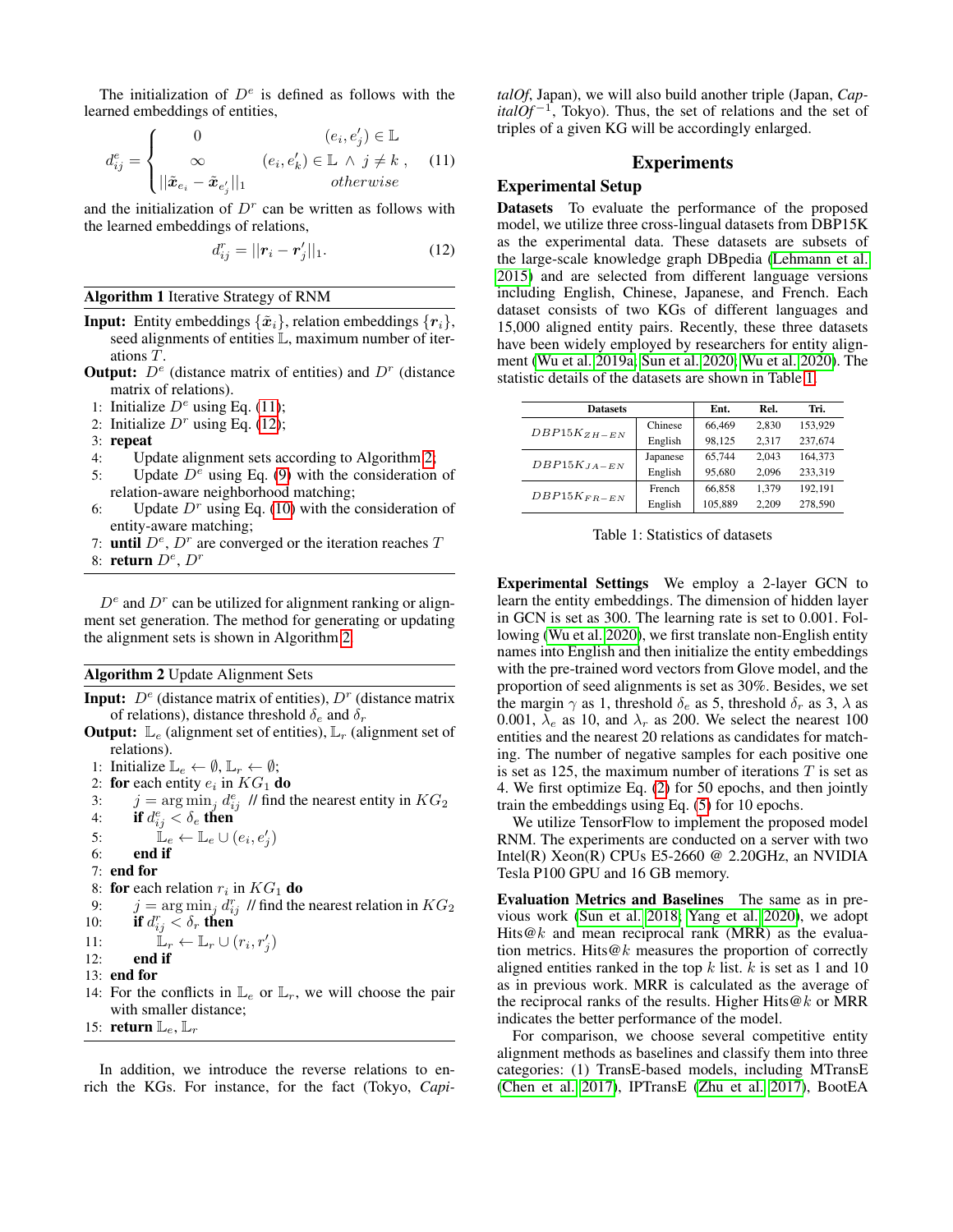<span id="page-5-0"></span>

| Models                       | <b>ZH-EN</b> |         |            | <b>JA-EN</b> |                             |            | <b>FR-EN</b> |         |            |
|------------------------------|--------------|---------|------------|--------------|-----------------------------|------------|--------------|---------|------------|
|                              | Hits@1       | Hits@10 | <b>MRR</b> | Hits@1       | $\overline{\text{Hits}}@10$ | <b>MRR</b> | Hits $@1$    | Hits@10 | <b>MRR</b> |
| MTransE (Chen et al. 2017)   | 30.8         | 61.4    | 0.364      | 27.9         | 57.5                        | 0.349      | 24.4         | 55.6    | 0.335      |
| IPTransE $(Zhu et al. 2017)$ | 40.6         | 73.5    | 0.516      | 36.7         | 69.3                        | 0.474      | 33.3         | 68.5    | 0.451      |
| BootEA (Sun et al. 2018)     | 62.9         | 84.8    | 0.703      | 62.2         | 85.4                        | 0.701      | 65.3         | 87.4    | 0.731      |
| AKE (Lin et al. 2019)        | 32.5         | 70.3    | 0.449      | 25.9         | 66.3                        | 0.390      | 28.7         | 68.1    | 0.416      |
| SEA (Pei et al. 2019)        | 42.4         | 79.6    | 0.548      | 38.5         | 78.3                        | 0.518      | 40.0         | 79.7    | 0.533      |
| GCN-Align (Wang et al. 2018) | 41.3         | 74.4    | 0.549      | 39.9         | 74.5                        | 0.546      | 37.3         | 74.5    | 0.532      |
| $KECG$ (Li et al. 2019)      | 47.8         | 83.5    | 0.598      | 49.0         | 84.4                        | 0.610      | 48.6         | 85.1    | 0.610      |
| MuGNN (Cao et al. 2019a)     | 49.4         | 84.4    | 0.611      | 50.1         | 85.7                        | 0.621      | 49.5         | 87.0    | 0.621      |
| NAEA (Zhu et al. 2019)       | 65.0         | 86.7    | 0.720      | 64.1         | 87.3                        | 0.718      | 67.3         | 89.4    | 0.752      |
| AliNet (Sun et al. 2020)     | 53.9         | 82.6    | 0.628      | 54.9         | 83.1                        | 0.645      | 55.2         | 85.2    | 0.657      |
| GMNN (Xu et al. 2019)        | 67.9         | 78.5    | 0.694      | 74.0         | 87.2                        | 0.789      | 89.4         | 95.2    | 0.913      |
| RDGCN (Wu et al. 2019a)      | 70.8         | 84.6    | 0.746      | 76.7         | 89.5                        | 0.812      | 88.6         | 95.7    | 0.911      |
| HGCN (Wu et al. 2019b)       | 72.0         | 85.7    | 0.768      | 76.6         | 89.7                        | 0.813      | 89.2         | 96.1    | 0.917      |
| NMN (Wu et al. 2020)         | 73.3         | 86.9    | 0.781      | 78.5         | 91.2                        | 0.827      | 90.2         | 96.7    | 0.924      |
| <b>RNM</b>                   | 84.0         | 91.9    | 0.870      | 87.2         | 94.4                        | 0.899      | 93.8         | 98.1    | 0.954      |

Table 2: Performance of different entity alignment methods

<span id="page-5-1"></span>

| Models          | ZH-EN |            |       | <b>JA-EN</b> |            |       | <b>FR-EN</b>                      |            |            |
|-----------------|-------|------------|-------|--------------|------------|-------|-----------------------------------|------------|------------|
|                 | Hits@ | Hits $@10$ | MRR   | Hits@1       | Hits $@10$ | MRR   | $\overline{Hits}$ ( $\emptyset$ 1 | Hits $@10$ | <b>MRR</b> |
| <b>RNM</b>      | 84.0  | 91.9       | 0.870 | 87.2         | 94.4       | 0.899 | 93.8                              | 98.1       | 0.954      |
| $RNM$ $(-AP)$   | 81.8  | 91.6       | 0.856 | 85.7         | 94.4       | 0.890 | 93.0                              | 98.0       | 0.945      |
| $RNM$ (-IS)     | 81.6  | 91.1       | 0.852 | 84.6         | 93.7       | 0.881 | 92.5                              | 97.7       | 0.945      |
| $RNM$ (- $RM$ ) | 78.5  | 90.6       | 0.830 | 83.3         | 93.6       | 0.871 | 91.3                              | 97.1       | 0.935      |

Table 3: Ablation study of the proposed model

[\(Sun et al. 2018\)](#page-7-10), AKE [\(Lin et al. 2019\)](#page-7-22), and SEA [\(Pei](#page-7-23) [et al. 2019\)](#page-7-23); (2) GCN-based models which only utilize structural information, including GCN-Align [\(Wang et al. 2018\)](#page-7-12), KECG [\(Li et al. 2019\)](#page-7-24), MuGNN [\(Cao et al. 2019a\)](#page-7-25), NAEA [\(Zhu et al. 2019\)](#page-7-26), and AliNet [\(Sun et al. 2020\)](#page-7-15); (3) GCNbased models which employ entity name initialization, including GMNN [\(Xu et al. 2019\)](#page-7-16), RDGCN [\(Wu et al. 2019a\)](#page-7-13), HGCN [\(Wu et al. 2019b\)](#page-7-18), and NMN [\(Wu et al. 2020\)](#page-7-17). Note that GMNN and NMN are models with subgraph matching.

## Experimental Results

Entity Alignment Table [2](#page-5-0) shows the performance of different methods on the entity alignment task. The results of Hits@1 and Hits@10 are in percentage  $(\%)$ . Numbers in bold denote the best results among all models and the underlined ones denote the second best results. The experimental results show that RNM significantly outperforms all baselines on the three datasets. And it can achieve that all the values of Hits@1 higher than 80%, those of Hits@10 higher than 90%, and those of MRR higher than 0.85. It is worth noting that Hits@1 directly reflects the accuracy of alignment. Thus, the outstanding results in Hits@1 further confirms the effectiveness of the proposed model RNM.

Specifically, among all TransE-based models, BootEA performs the best because it adopts a bootstrap strategy to iteratively expand the seed alignments. This indicates that the iterative strategy can significantly improve the performance of entity alignment. And for GCN-based models that only consider the structural information, NAEA outperforms the others probably because it considers both neighboring nodes and relations when representing entities. This confirms that

the relation information is important for entity alignment.

Moreover, NMN performs the best among all baselines. The improvements may come from its neighborhood matching module. However, the proposed model RNM further outperforms NMN by 10.7%, 8.7%, 3.6% in Hits@1. This confirms that neighborhood matching with relations can effectively improve the performance of entity alignment.

Ablation Study To evaluate the effectiveness of our designed modules, we construct several ablation studies on the proposed model RNM and Table [3](#page-5-1) shows the results. Specifically, (1) RNM (-AP) denotes the model RNM without con-sidering the alignment probability (Eq. [\(6\)](#page-3-3)) in the relationaware neighborhood matching module; (2) RNM (-IS) denotes RNM without the iterative strategy; (3) RNM (-RM) denotes RNM without considering relations when matching neighborhood for entity pairs. From the experimental results, we can observe that the performance of RNM (-RM) drops the most, which confirms that it is important to take into account the connected relations when matching neighborhood for entity pairs. It is noted that RNM (-IS) consistently outperforms all baselines in Table [2,](#page-5-0) which confirms the effectiveness of proposed relation-aware neighborhood matching module. In addition, RNM (-AP) is 2.2%, 1.5% and 0.8% lower than RNM in Hits@1 on three datasets, which indicates that considering mapping properties of relations could further improve the accuracy of entity alignment.

Relation Alignment The proposed model RNM can not only be used for entity alignment but also for relation alignment. Table [4](#page-6-0) shows the comparison results of different methods on the three datasets for relation alignment. Note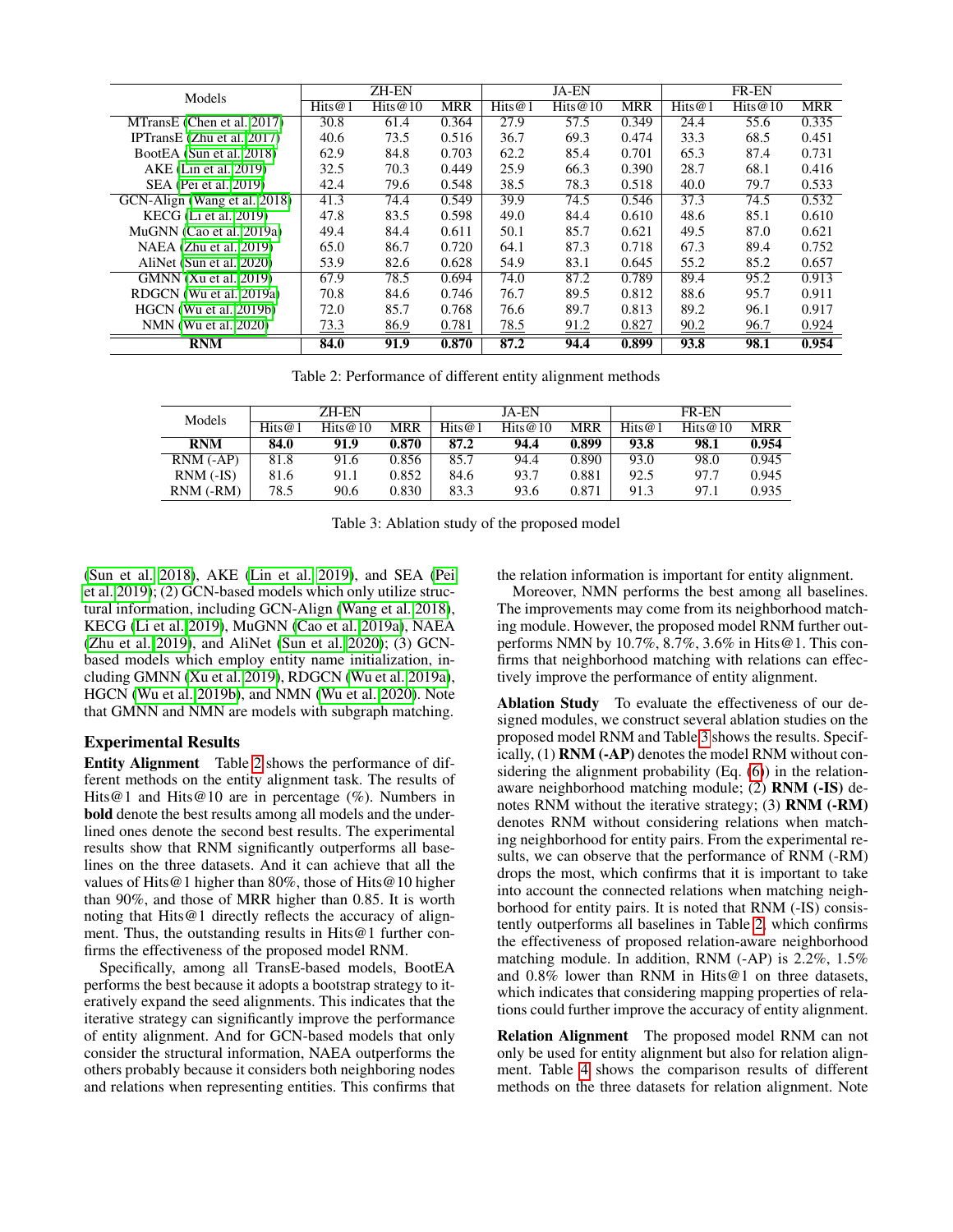<span id="page-6-1"></span>

Figure 3: Results of entity alignment and relation alignment w.r.t the number of iterations.

<span id="page-6-2"></span>

Figure 4: Results of entity alignment w.r.t the proportion of seed alignments.

<span id="page-6-0"></span>

| Models         | ZH-EN |            |       | JA-EN      | <b>FR-EN</b> |            |  |
|----------------|-------|------------|-------|------------|--------------|------------|--|
|                | Hits@ | Hits $@10$ | Hits@ | Hits $@10$ | Hits@        | Hits $@10$ |  |
| MTransE-R      | 3.0   | 8.9        | 2.7   | 10.2       | 3.3          | 14.6       |  |
| MTransE-PR     | 32.8  | 57.6       | 31.0  | 56.1       | 18.9         | 44.3       |  |
| BootEA-R       | 55.2  | 70.0       | 47.8  | 67.7       | 36.8         | 58.5       |  |
| BootEA-PR      | 45.3  | 85.4       | 41.4  | 79.8       | 30.2         | 60.4       |  |
| GCN-PR         | 66.2  | 82.8       | 60.9  | 81.5       | 38.2         | 52.8       |  |
| $GCN-IR$       | 70.2  | 82.8       | 63.9  | 81.8       | 42.0         | 53.8       |  |
| <b>HGCN-PR</b> | 69.3  | 84.5       | 63.1  | 81.3       | 41.5         | 54.3       |  |
| <b>HGCN-JR</b> | 70.3  | 85.4       | 65.0  | 83.6       | 42.5         | 56.6       |  |
| <b>RNM</b>     | 80.6  | 87.1       | 74.5  | 84.6       | 49.5         | 62.5       |  |

Table 4: Performance on relation alignment

that the results of baselines are from the reported data in [\(Wu et al. 2019b\)](#page-7-18), where -R denotes the original model for relation alignment, -PR denotes the model that approximates the relation representations using entity embeddings as in [\(Wu et al. 2019b\)](#page-7-18), and -JR denotes the model that jointly learns the embeddings of both entities and relations. From the results we can observe that the proposed model RNM performs better than all the baselines especially in Hits@1. Among the baselines, BootEA achieves better results compared with MTransE due to its bootstrapping strategy, while GCN further improves the performance by incorporating the semantic information. The proposed model RNM outperforms the best baseline model (HGCN-JR) by 10.3%, 9.5%, and 7.0% in Hits@1 on the three datasets, respectively. The reason may be that RNM aligns relations by matching the head and the tail entities which can provide more evidence for relation alignment. Moreover, these results confirm our assumption that the entity alignment and the relation alignment can reinforce each other in our model.

Analysis Figure [3](#page-6-1) shows the results of entity alignment and relation alignment with different numbers of iterations for the proposed model RNM. With the increase of itera-

tions, the performance of RNM on entity alignment and relation alignment raise accordingly. This proves the effectiveness of the iterative framework of RNM and the assumption that the entity alignment task and the relation alignment task can reinforce each other for better performance.

Since RNM can implement the alignments in a semisupervised manner, we conduct several experiments on the entity alignment task with different proportions of seed alignments, and results are shown in Figure [4.](#page-6-2) We choose NMN, which performs the best among baselines, as the comparison model. From the results, we can observe that RNM outperforms NMN in all situations. Even RNM with only 10% seed alignments performs better than the NMN with 40% seed alignments on all the three datasets. This is because RNM explores the useful information of relations when matching neighborhood, and the iterative strategy help to enhance the performance.

## Conclusion and Future Work

In this paper, we propose a novel relation-aware neighborhood matching model named RNM for entity alignment. In the model, we jointly learn the embeddings of entities and relations. Moreover, we propose to make use of the semantic information and mapping properties of relations for better entity alignment. In addition, we implement entity alignment and relation alignment iteratively to reinforce each other in a semi-supervised manner. Finally, we evaluate the proposed model on three cross-lingual KG datasets and empirical results demonstrate the effectiveness of RNM.

In the future, we will study how to make use of the side information such as attributes [\(Zhang et al. 2019\)](#page-7-27) and descriptions [\(Yang et al. 2019\)](#page-7-28) to improve the accuracy of entity alignment.